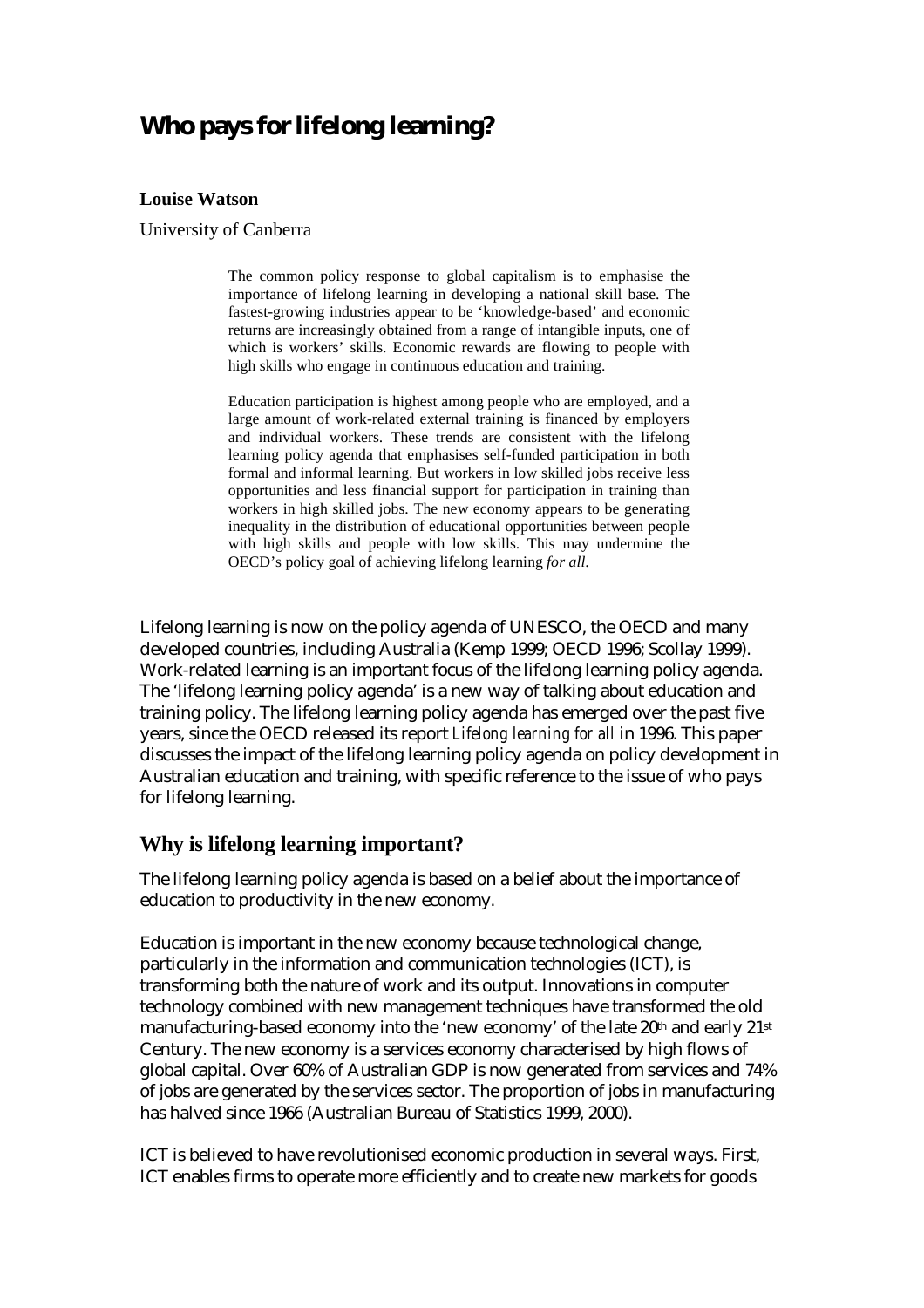and services. New technology such as the memory chip has dramatically reduced the cost, speed and volume of transactions, particularly in information intensive industries like banking, insurance and finance. These efficiency gains have increased the mobility of capital, which combined with deregulation has contributed to the globalisation of financial markets.

ICT has also increased the 'knowledge-intensity' of industries. 'Knowledge-intensity' is a difficult concept to measure. The OECD measures the knowledge-intensity of industries with data on R&D expenditure and the skill levels of the workforce. Generally a knowledge-intensive industry makes extensive use of both ICT and skilled workers. The financial services sector is an example. But ICT appears to be transforming production in all industries, not only the services sector. For example, computer-based production systems enable 'just-in-time' delivery for a range of manufactured goods. Seventy percent of the value of a car is now attributable to knowledge-based elements such as styling, design and software (Higgins 1999).

In the now global markets for goods and services, economic returns appear to be flowing to industries with high levels of 'intangible' inputs. Intangible inputs include human resources, R&D, intellectual property rights, brands, networks with customers and suppliers, and management structures. Intangible inputs tend to have a high educational component, which now seems critical for wealth creation.

Although some arguments about the role of education in the new economy are contestable (see for example Krugman 1994), there is evidence that educational qualifications are highly valued in the Australian economy:

- Workers with high levels of education attract higher wages. Fifty-three percent of people with higher degrees earn more than \$1,000 per week, compared to 20% of people with Bachelors degrees and only 8% of people with basic vocational qualifications (Australian Bureau of Statistics 1998).
- Highly educated workers are more likely to work full-time than people with lower level qualifications. Eighty percent of jobs held by managers and professionals are full-time jobs, whereas less than 50% of jobs in elementary clerical, sales and service occupations and labouring are full-time (Australian Bureau of Statistics 2000).
- People without post-school qualifications are more likely to report being unemployed (11.2%) or not in the labour force (19.6%) compared to people with post-school qualifications – of whom 5.5% are unemployed and 7.3% are not in the labour force (Australian Bureau of Statistics 1998).

While debate will continue about whether education is a 'driver' of growth in the new economy, there is sufficient data to suggest that educational qualifications are highly valued in the Australian workforce. This may be due to the increasing 'knowledge-intensity' of work and to the fact that workers need to be lifelong learners.

If lifelong learning is important to worker productivity in the new economy, the people most likely to succeed in the labour market are those with educational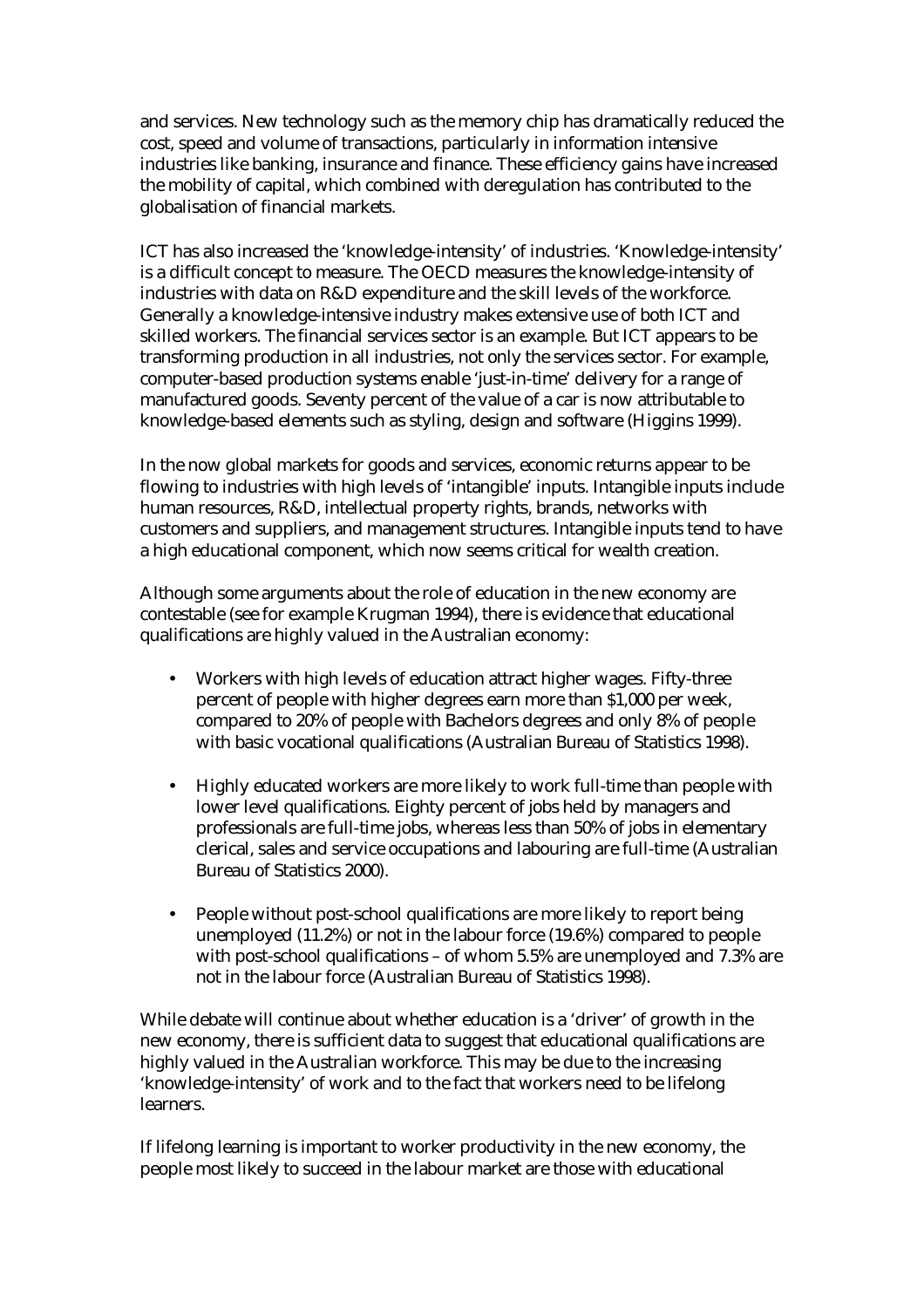qualifications. Research consistently reveals a strong relationship between levels of formal schooling and later involvement in adult education (Anderson and Darkenwald 1979; Courtney 1992). Australian research indicates a link between level of formal education and participation in adult education. People with university degrees are twice as likely to participate in adult education and training as people with a high school qualification (AAACE 1995). People with higher levels of education are also therefore more likely to participate in work-based training (Australian Bureau of Statistics 1998).

The importance of education in the new economy has led the OECD to embrace lifelong learning as a determinant of long-run economic growth. This is why the policy pronouncements of all Western countries, including Australia, now emphasise the importance of lifelong learning to economic prosperity.

# **How governments will promote lifelong learning**

In 1996, OECD Education Ministers made a commitment to lifelong learning for all. Their communique stated, 'Lifelong learning will be essential for everyone as we move into the 21st Century and has to be made accessible to all' (OECD 1996, p 21).

The OECD Education Ministers' communique identified four strategies for promoting lifelong learning:

- 1. strengthening foundations for learning throughout life;
- 2. promoting links between learning and work;
- 3. rethinking the roles and responsibilities of all partners (individuals, governments and industry) who provide opportunities for learning; and
- 4. creating incentives for individuals, employers and providers to invest more in lifelong learning (OECD 1996, p 21).

Throughout the communique there is a heavy emphasis on the role of individuals and employers in meeting the cost of lifelong learning. Where governments are mentioned, it is in the context of partnerships with individuals and employers.

> Governments in partnership with learners, their families, public and private providers, teachers, and the social partners are best placed to set the policy framework for developing systems and networks through which individuals learn. (OECD 1996, p 23)

This emphasis on funding partnerships is reflected in the Australian policy documents, which are even more explicit in emphasising the role of individuals in financing learning. The Ministerial Council of the Australian National Training Authority (ANTA) recognises the importance of lifelong learning to maintaining the skill base of the Australian labour force. In its strategic plan, the ANTA Council (Australian National Training Authority 1998) envisages a nation in which: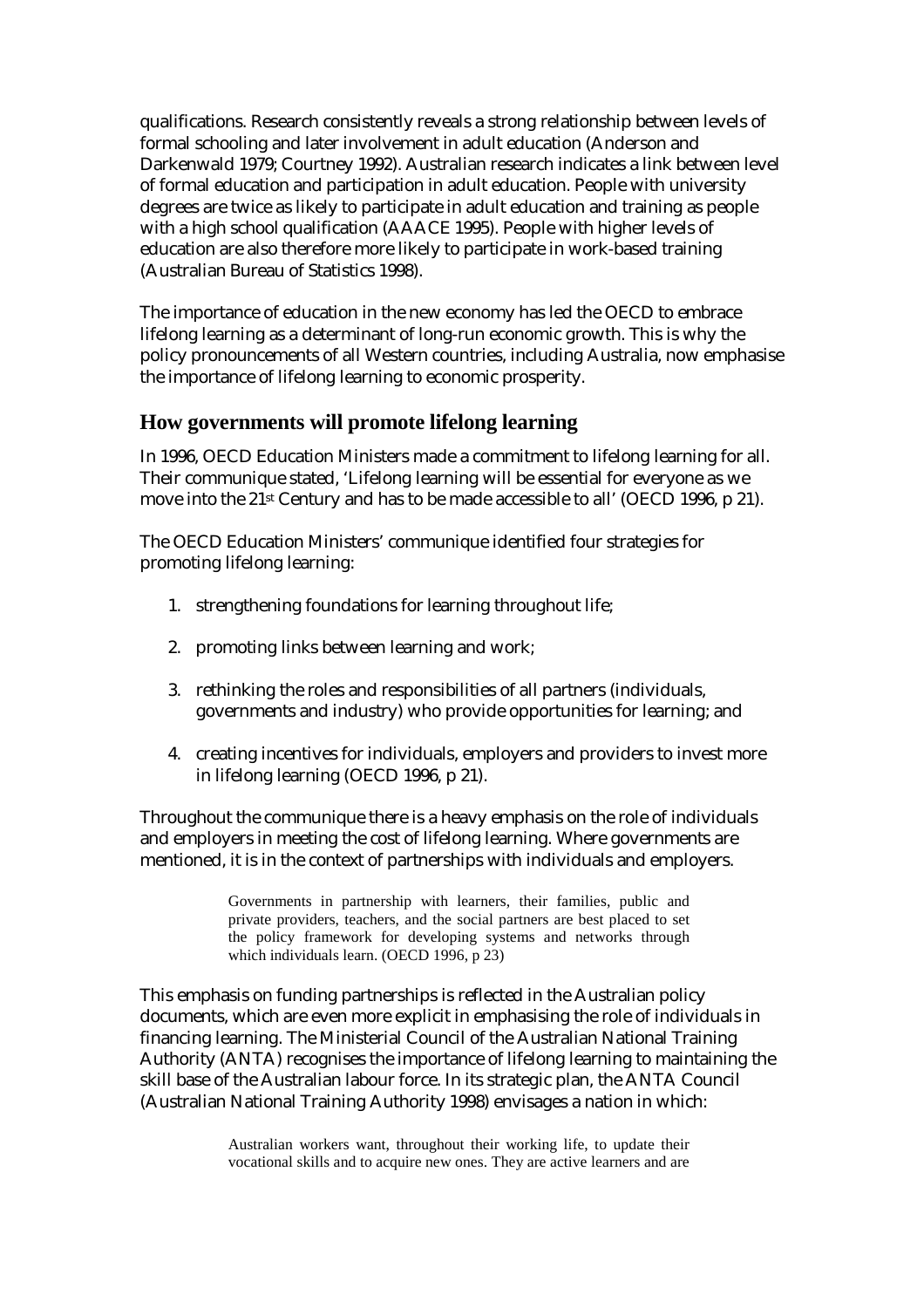*willing to make a personal contribution* and commitment to their own education and training. (my italics)

Australia's review of higher education (West 1998, p 43) defined a lifelong learner as 'a person who takes responsibility for their own learning and *who is prepared to invest "time, money and effort"* in education or training on a continuous basis' (my italics).

In November 1998, the ANTA Ministerial Council commissioned a project called the *National Marketing Strategy for Skills and Lifelong Learning* to explore the attitudes, values and behaviours of employers and the general community about skills and learning. This research has resulted in a series of strategies to encourage employers to increase their investment in training and to assist young people at risk of dropping out of training (Australian National Training Authority 2000b).

A defining characteristic of the lifelong learning policy agenda is that individuals, their employers or industry should contribute to the cost of education and training. Although all the policy documents emphasise the importance of lifelong learning to national economic prosperity, there is scant mention of governments' role in financing it except in terms of a partnership with individuals and industry.

The UK is one of the few countries where the lifelong learning policy agenda has been translated into specific government programs. The partnership concept underpins many of these initiatives. For example, the UK government has introduced a pilot program of 'individual learning accounts' to finance education and training participation among people with lower level qualifications. Although these 'learning accounts' attract some government subsidies, individuals are expected to contribute to the cost of their own training in partnership with employers and government. The explicit strategy of the scheme is to increase the level of commitment to training among people with lower level qualifications and among companies with low relative levels of training expenditure (*The Times Educational Supplement* 2000).

The OECD advocates *universal* participation in lifelong learning policy agenda, but assumes that this will be achieved through motivating individuals and their employers to invest more in education and training activity.

> Ministers call upon private- and public-sector employers and the social partners to respond to the demand for increased investment in human capital, to overcome barriers to the expansion of adult education and training and to further develop active labour market programmes, particularly to combat marginalisation and social exclusion. (OECD 1996, p 24)

To judge the extent to which governments can expect individuals and employers to be motivated to invest in lifelong learning, we need to understand the distribution of education and training opportunities in the workplace. The following section examines the extent to which Australian workers participate in lifelong learning.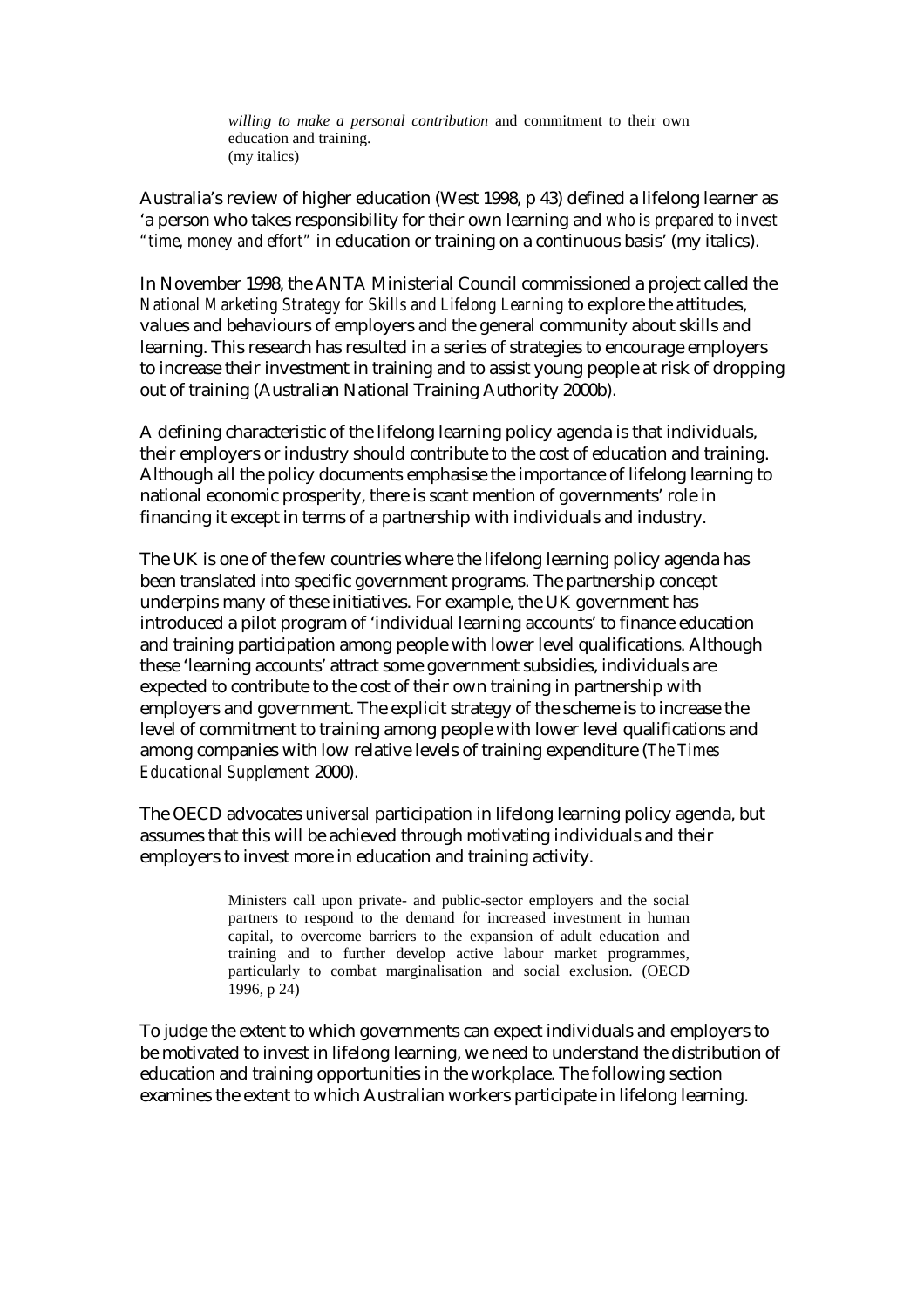# **The distribution of education and training opportunities**

The policy literature on lifelong learning emphasises the high value placed on education and training by industries in the new economy. It could be assumed that because lifelong learning contributes to economic productivity, the market will meet the cost of individuals' investments in education and training – either through higher wages or employer support for continuing education participation. The extent to which this is true depends on where you are placed in the skill hierarchy of the labour market.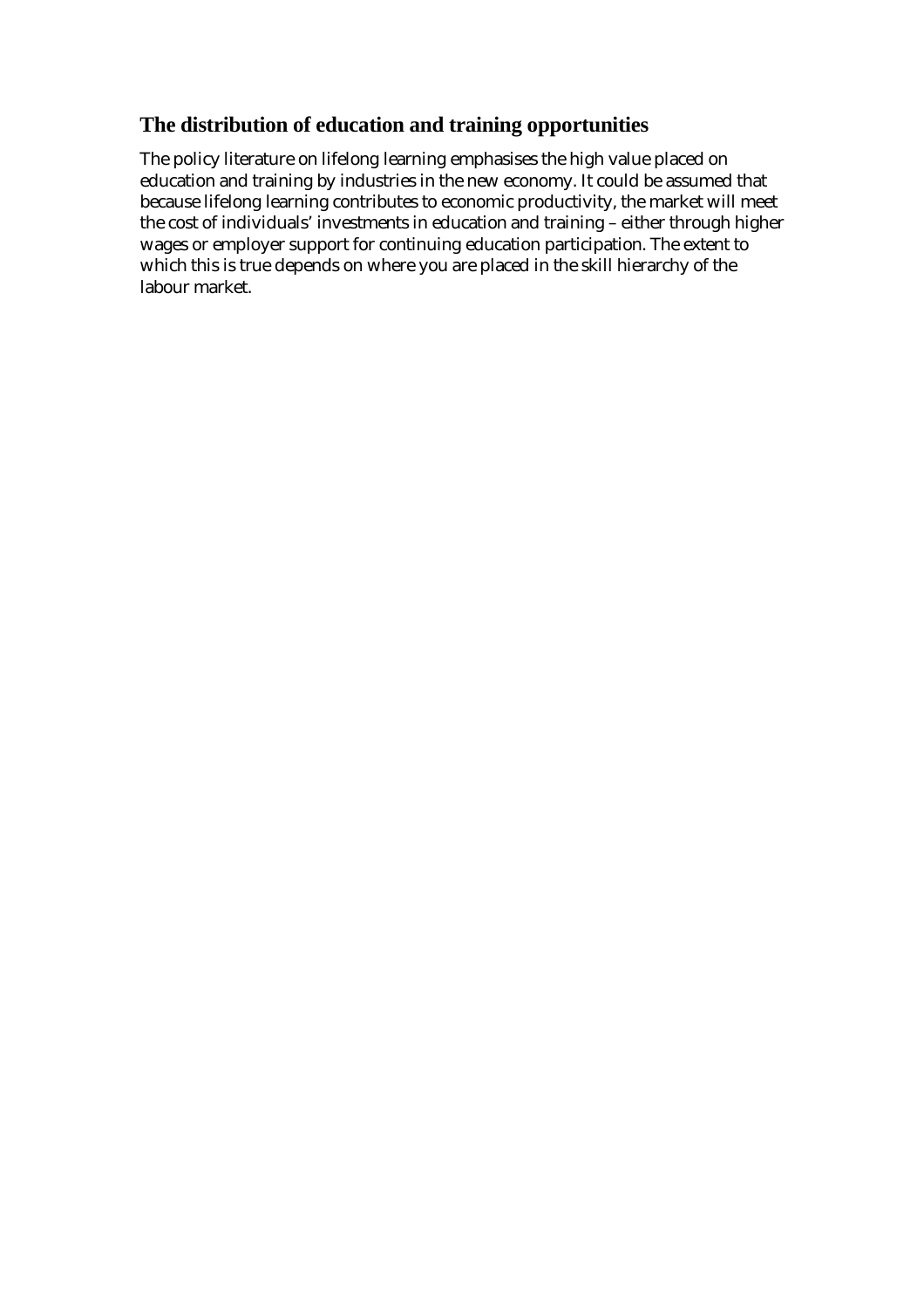| <b>Skill</b><br>level | <b>Occupational groups</b>                                                                                  | <b>Brief description of skills</b>                                                                                  | No. of<br>workers |
|-----------------------|-------------------------------------------------------------------------------------------------------------|---------------------------------------------------------------------------------------------------------------------|-------------------|
| $\mathbf{1}$          | Managers and<br>administrators,<br>professionals                                                            | Skill commensurate with a<br>Bachelor degree or higher<br>qualification, or at least 5 years<br>relevant experience | 2.3 <sub>m</sub>  |
| $\boldsymbol{2}$      | Associate professionals                                                                                     | Skill commensurate with an AQF<br>diploma or advanced diploma, or<br>at least 3 years relevant experience           | 1.1 <sub>m</sub>  |
| 3                     | Tradespersons and<br>related workers.<br>advanced clerical and<br>service workers                           | Skill commensurate with an AQF<br>Certificate III or IV, or at least 3<br>years relevant experience                 | 1.9 <sub>m</sub>  |
| $\boldsymbol{4}$      | Intermediate clerical,<br>sales and service<br>workers, intermediate<br>production and transport<br>workers | Skill commensurate with an AQF<br>Certificate II or at least 1 year<br>relevant experience                          | 2.9 <sub>m</sub>  |
| $5\overline{)}$       | Elementary clerical, sales<br>and service workers,<br>labourers and related<br>workers                      | Skill commensurate with<br>completion of compulsory<br>secondary education or an AQF<br>Certificate I               | 2.5 <sub>m</sub>  |

**Table 1:** Employment by occupational group and qualifications, Australia (2000)

Source: Australian Bureau of Statistics (ABS) Catalogue no 1220.0. Australian Standard Classification of Occupations 1997 (second edition), ABS Catalogue no 6203.0. Labour Force Australia (2000, May).

As shown in Table 1, the Australian Bureau of Statistics reports employment by occupational groups within five bands of skill that are commensurate with educational qualifications and experience. People in skill band 1 are those with the highest educational qualifications – a Bachelors degree or higher. People in skill band 2 have the equivalent of an advanced diploma and people in skill band 3 have trade qualifications at the level of AQF Certificate III or IV. Year 12 graduates or people with AQF level II are in skill band 2. Skill band 5 represents people who have not completed secondary school.

People in skill band 1 occupy 25% of jobs in the Australian economy, whereas 27% of jobs are held by people in skill band 4 and 29% of jobs are in skill band 5. However, a disproportionate share of jobs in skill band 5 are part-time. The ABS reported an average for part-time workers of 16.8 hours per week and an average for full-time workers of 44.4 hours per week. If the numbers of full-time and part-time jobs in each skill category are multiplied by these average hours, the distribution of hours worked is different to the distribution of total jobs. In terms of total hours worked, the highest proportion of working hours (27%) is spent in jobs at skill level 1 and only 16% of employment occurs in the lowest skill band. Skill bands 2, 3 and 4 respectively account for 12, 19 and 26% of total hours worked.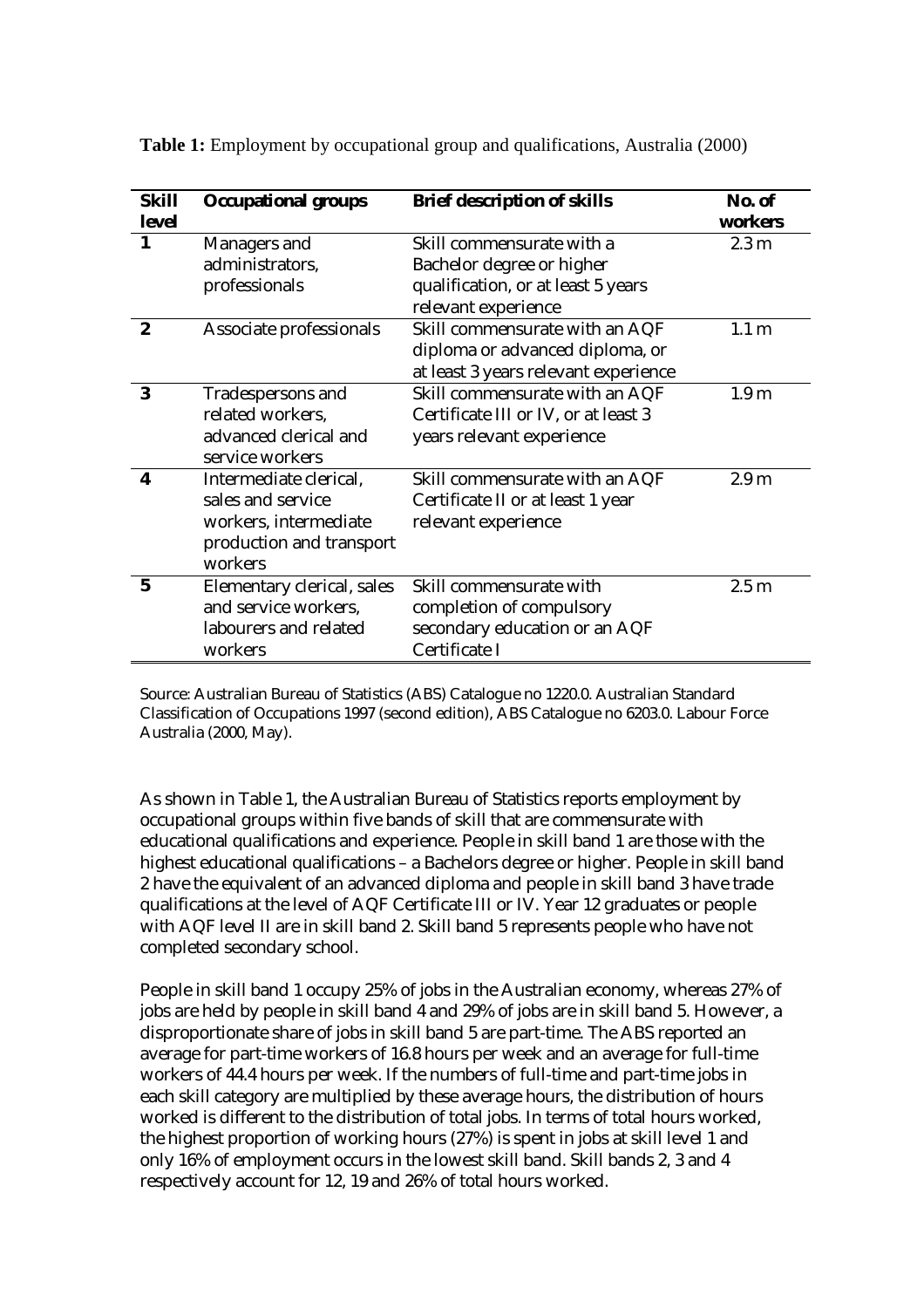Participation in education and training varies considerably between the five skill bands as illustrated in Figure 1. The data relate to reported participation in any form of education and training during the 12 months prior to May 1997, when the ABS Survey of Education and Training experience was conducted.



**Figure 1:** Level of worker participation in education and training by skill category, Australia (1997)

**Source**: Australian Bureau of Statistics (1998) *Education and Training Experience 1997* (Catalogue no 6278.0).

In the 12 months prior to May 1997, 90% of workers with Bachelors degrees (skill band 1) participated in some type of education or training. In contrast, only 64% of people in the lowest skill band (5) participated in education and training over the same period. The workers most likely to be engaged in any form of education or training are those with university qualifications. People with the lowest level of qualifications are least likely to participate in work-related education and training activities (Australian Bureau of Statistics 1998).

External training courses are a rapidly growing form of work-related training. Almost 20% of workers were engaged in external training courses in 1997, compared to 9% in 1989. As for all forms of education and training, people with university qualifications are more likely to participate in external training courses than people with lower level skills. In the 12 months prior to May 1997, 31% of people in skill band 1 (the university educated) engaged in external training courses, compared to 7% of people employed at skill band 5 (educated to year 10 or AQF level 1). This is shown in Figure 2.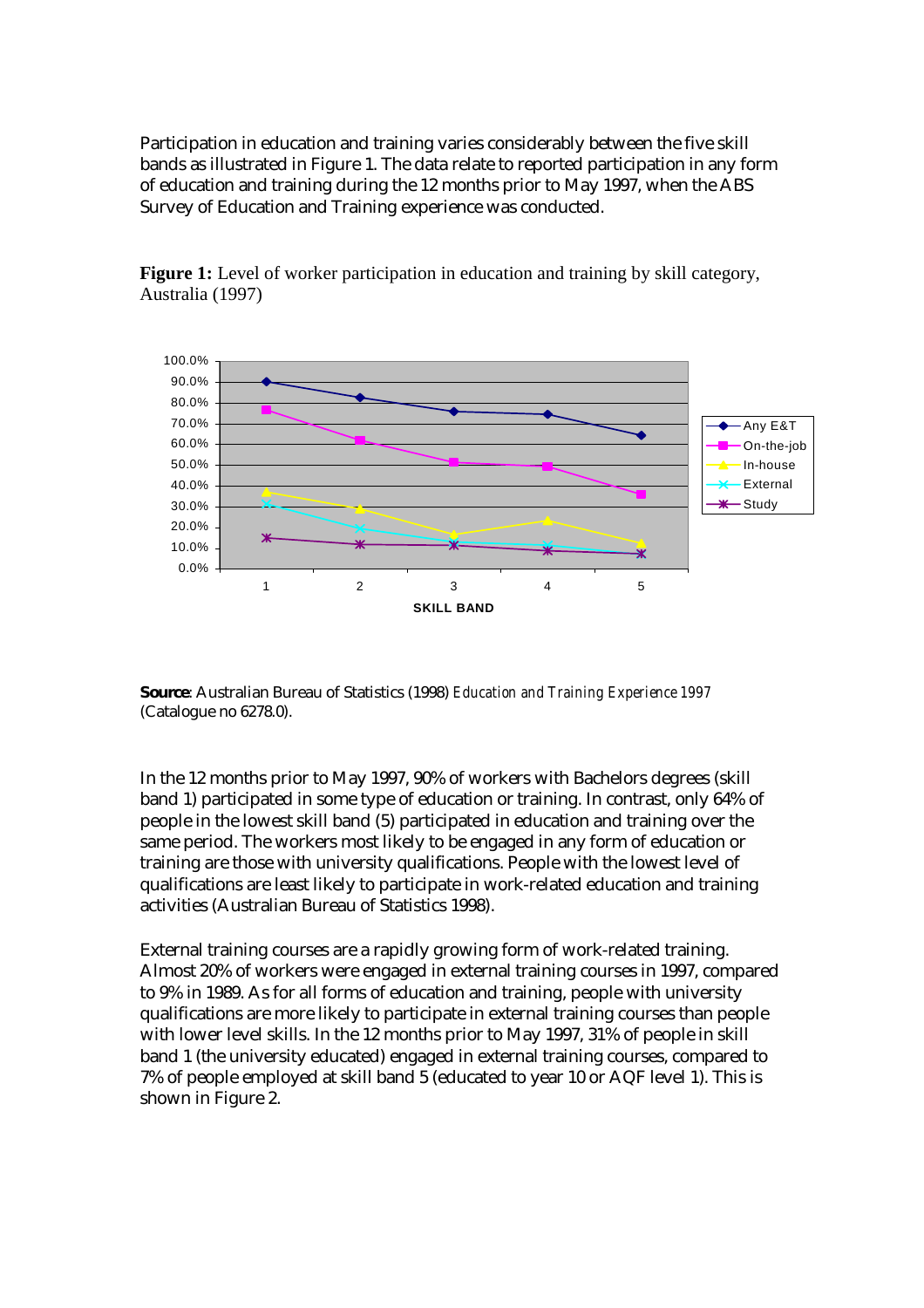**Figure 2:** Worker participation in external training courses and level of employer financial support by skill category, Australia (1997)



**Source**: Australian Bureau of Statistics (1998) *Education and Training Experience 1997* (Catalogue no 6278.0).

The level of employer financial support for participating in external training courses declines according to the worker's level of skill. Among university graduates, employers made a financial contribution towards their participation in external training courses in 57% of cases. In contrast, only one in three workers in the lowest skill band received financial support from their employers towards the cost of their external training courses. In other words, people in the lowest skilled jobs are the least likely to undertake external training courses and when they do, two out of three do not receive any support from their employers (see Figure 2).

In summary, the distribution of all types of education and training opportunities in the workplace favours people with university qualifications over people with lower level skills. People with the lowest level qualifications are the least likely to undertake work-related external training courses. And when they do, they are more likely to finance it themselves.

## **Conclusion**

Structural change in the economy has seen the emergence of human resource skills as an important intangible input to the value-adding process. The fastest growing sectors of the economy employ workers with high levels of skill. This has led to the development of a lifelong learning policy agenda that argues lifelong learning is the key to economic prosperity in the future. The lifelong learning policy agenda assumes that as education is important to worker productivity, industries and employees will be willing to finance the cost of workers' participation in education and training.

The lifelong learning policy agenda emphasises the need to motivate people and their employers to invest more in education and training. But there is a significant difference between the amount of training undertaken by high-skilled and lowskilled workers, and a disparity in the extent to which these groups of individuals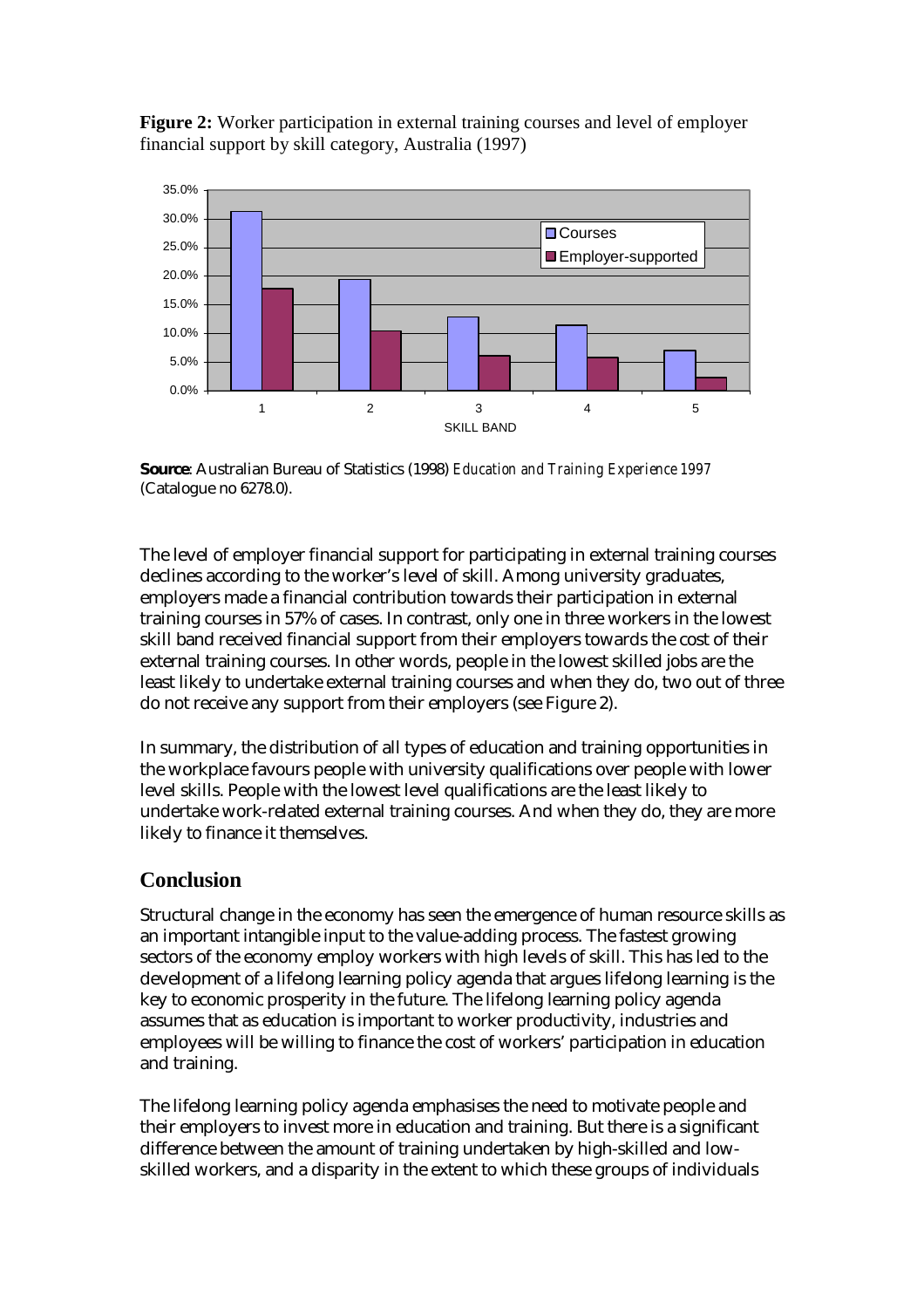attract employer support. People in highly skilled jobs are more likely to participate in continuing education and training than people in low-skilled occupations. People in low-skilled occupations are less likely to receive employer support for their participation in continuing education and training. This contributes to a widening gap in the education and income levels of people with university qualifications and those with lower level skills. This gap is likely to widen further if efforts are not made to increase the participation of groups who are currently under represented in continuing education and training.

The idea that participation in education and training should be financed by individuals and employers - a feature of the lifelong learning policy agenda - is unlikely to address the educational barriers faced by people with low skills. Lifelong learning certainly appears to be linked to economic growth in the new economy. But the market incentives for investing in lifelong learning are not uniform for all workers. The education and training opportunities generated by the new economy flow overwhelmingly to the most educationally advantaged people in the labour market – university graduates. The OECD's policy goal of 'lifelong learning for all' is unlikely to be achieved unless governments actively support education and training participation among people with lower levels of skill.

### **References**

Anderson R E and Darkenwald G G (1979) Participation and persistence in American Adult Education. New York: College Entrance Examination Board, ED181186.

Australian Association for Adult and Community Education (1995) Who are Australia's adult learners? Monograph prepared by John McIntyre and Alastair Crombie for the Australian Association of Adult and Community Education (AAACE) Inc, September.

Australian Bureau of Statistics (1997) Australian Standard Classification of Occupations (second edition). Catalogue no, 1220.0. Canberra: Australian Bureau of Statistics.

Australian Bureau of Statistics (1998) Education and training experience, Australia 1997. Catalogue no 6268.0. Canberra: Australian Bureau of Statistics.

Australian Bureau of Statistics (1999) Australian national accounts. Catalogue no 5204.0. Canberra: Australian Bureau of Statistics.

Australian Bureau of Statistics (2000) Labour force, Australia, May 2000. Catalogue no 6203.0. Canberra Australian Bureau of Statistics.

Australian National Training Authority (1998) A bridge to the future: Australia's National Strategy for Vocational Education and Training, 1998-2003, p 3.

Australian National Training Authority (2000a) ANTA marketing strategy for skills and lifelong learning: market segmentation report, March. Brisbane: Australian National Training Authority.